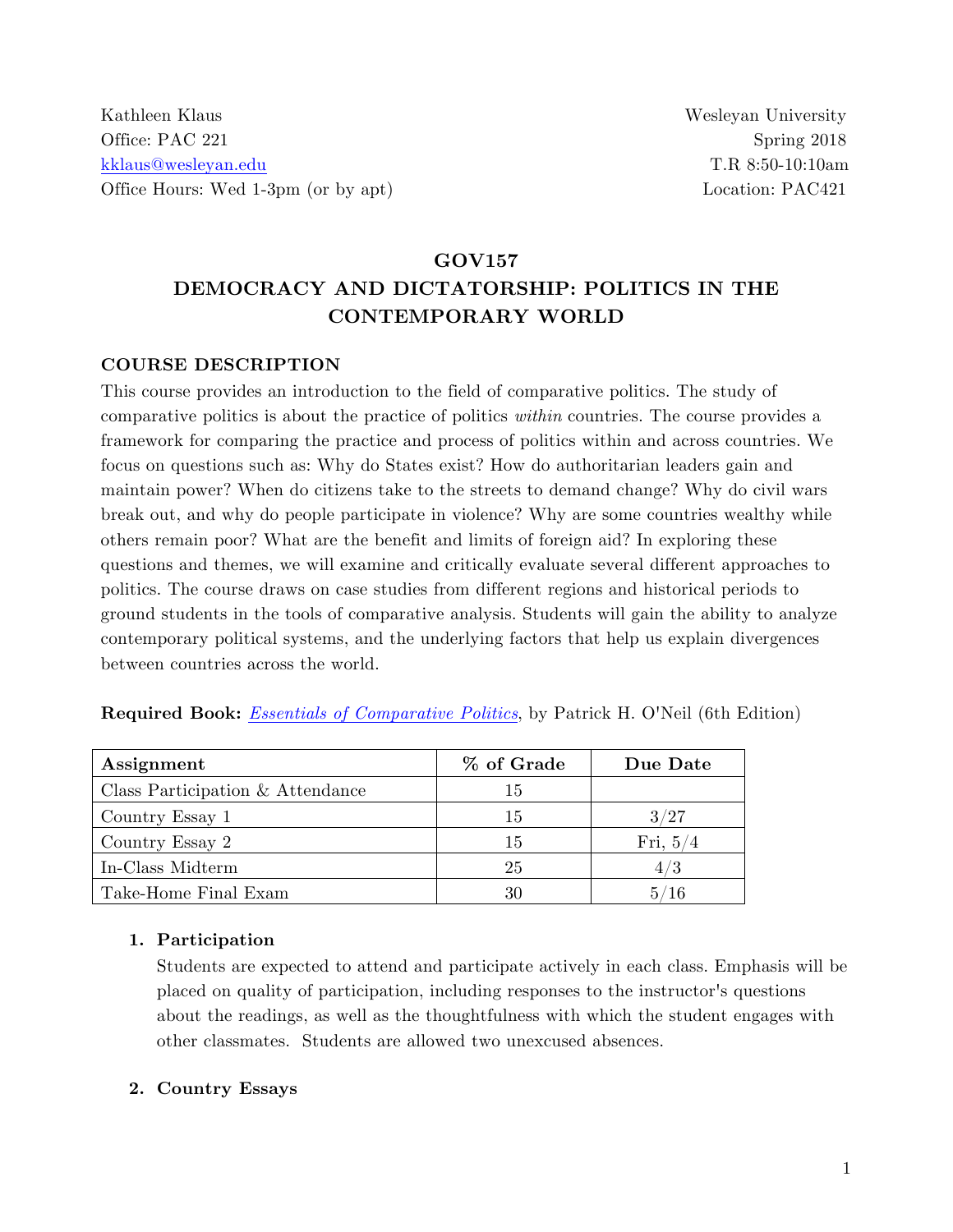On the first day of class, you will randomly receive a country. This country is the country that you will write each of your two "Country Essays." These essays must incorporate readings and debates covered in class. In addition, I strongly encourage students to incorporate other forms of data as a way to emphasize or demonstrate trends over time, between countries or within a particular country. We will refer to several data sets in this class (e.g. V-Dem, Freedom House). I've also provided a list of useful datasets on democracy and development on the last page of this syllabus. Each essay should be **4-5 pages** (12 pt. font, TNR, double-spaced) and will focus on the following two themes:

- o Essay 1- Regime Type or Challenges of Regime Transition (due 3/27)
- $\circ$  Essay 2- Challenges of development and distribution (due  $5/4$ )

Essays are due at the beginning of class via Moodle (unless otherwise specified).

#### **3. Midterm Exam:**

The mid-term will take place in-class on **Tues, 4/3** and will include a combination of identification questions (very short-essays) and one longer essay.

#### **4. Final take-home exam:**

#### **COURSE POLICIES**

- a) Students are expected to complete all readings, attend all classes, and participate actively. All assignment must be turned in before class via Moodle. Extensions and incompletes will not be granted under any circumstances other than significant and verifiable personal emergencies or other extenuating circumstances. In such cases, please provide documentation from your class dean or health care professional.
- b) **Do not plagiarize**. You must properly cite all your sources. Please consult a reference librarian, someone at the Writing Workshop, or ask me if you have any questions about sources and citations. Failure to cite properly is a form of plagiarism. You must adhere to all aspects of the Wesleyan Honor Code.
- c) **Use of Electronics.** Laptops, tablets, & cellphones are not permitted in class (without permission). If you must make/receive and emergency call, please go outside.

#### **READINGS**

•

• Note: Readings marked with  $(*)$  indicate that the reading is recommended, but not required. "*Essentials*" denotes the course textbook: *Essentials of Comparative Politics*.

### **I. Introduction to Comparative Politics**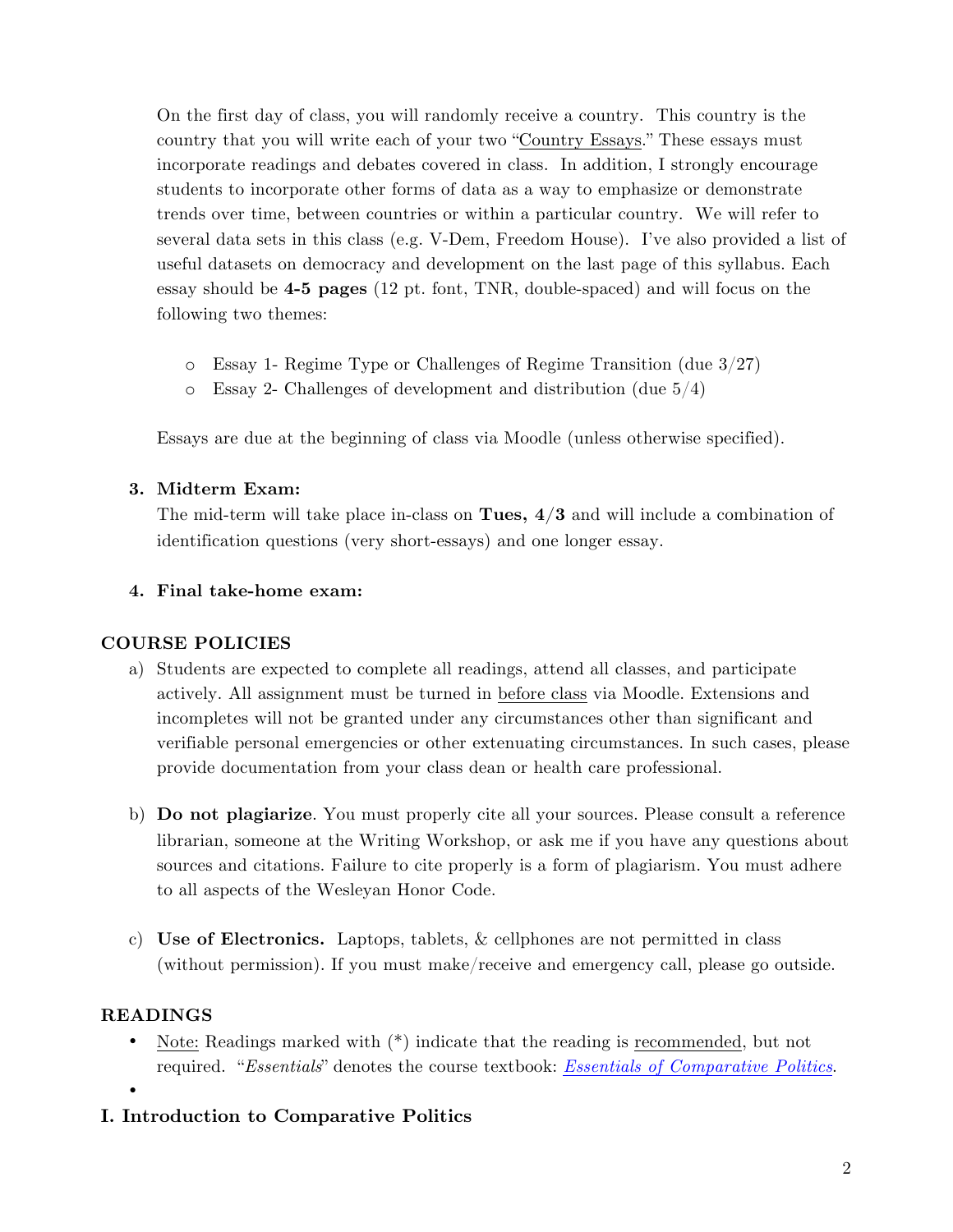#### **THURS: 1/25**

*Introduction to the course: Why study comparative politics?*

#### **TUES: 1/30**

*What is comparative politics?*

- Chapter 1 (*Essential*s)
- Daron Acemoglu and James Robinson. 2012. *Why Nations Fail: The Origins of Power, Prosperity, and Poverty.* New York: Crown Business (Chap 1).
- \* Max Weber, "Politics as a Vocation."

### **II. States**

### **THURS: 2/1**

#### *Foundations of State Building*

- Chapter 2 (*Essentials*). States
- Tilly, Charles. 1990. Coercion, Capital, and European States, AD 990-1990, Chapter 1. Cambridge, MA: Blackwell Publishing

#### **TUES: 2/6**

#### *Early and Late State-Building*

- Herbst, *States and Power in Africa* (Chap 1)
- "Middle Eastern State Building," (2017) *Annual Review of Political Science,* 20:487– 504
- Max Fischer and Amanda Taub, "Building a Mini-State with Avocados and Guns," The New York Times, Jan 18 2018.

### **III. Democratic Politics and Regimes**

*What is democracy? How do we identify a democratic regime?*

### **THURS: 2/8**

*Defining and Measuring Democracy*

- Philippe Schmitter & Terry Lynn Karl. 1991. "What Democracy Is...And is Not," *Journal of Democracy.* p. 67 – 73.
- Robert Dahl, *On Democracy*, 36-61
- Amartya Sen. 1999. "Democracy as a Universal Value," *Journal of Democracy,* 10(3): 3- 17.

#### **TUES: 2/13**

Types of Democratic Systems

• Chapter 5 (*Essentials*): "Democratic Regimes" (pp. 146-149).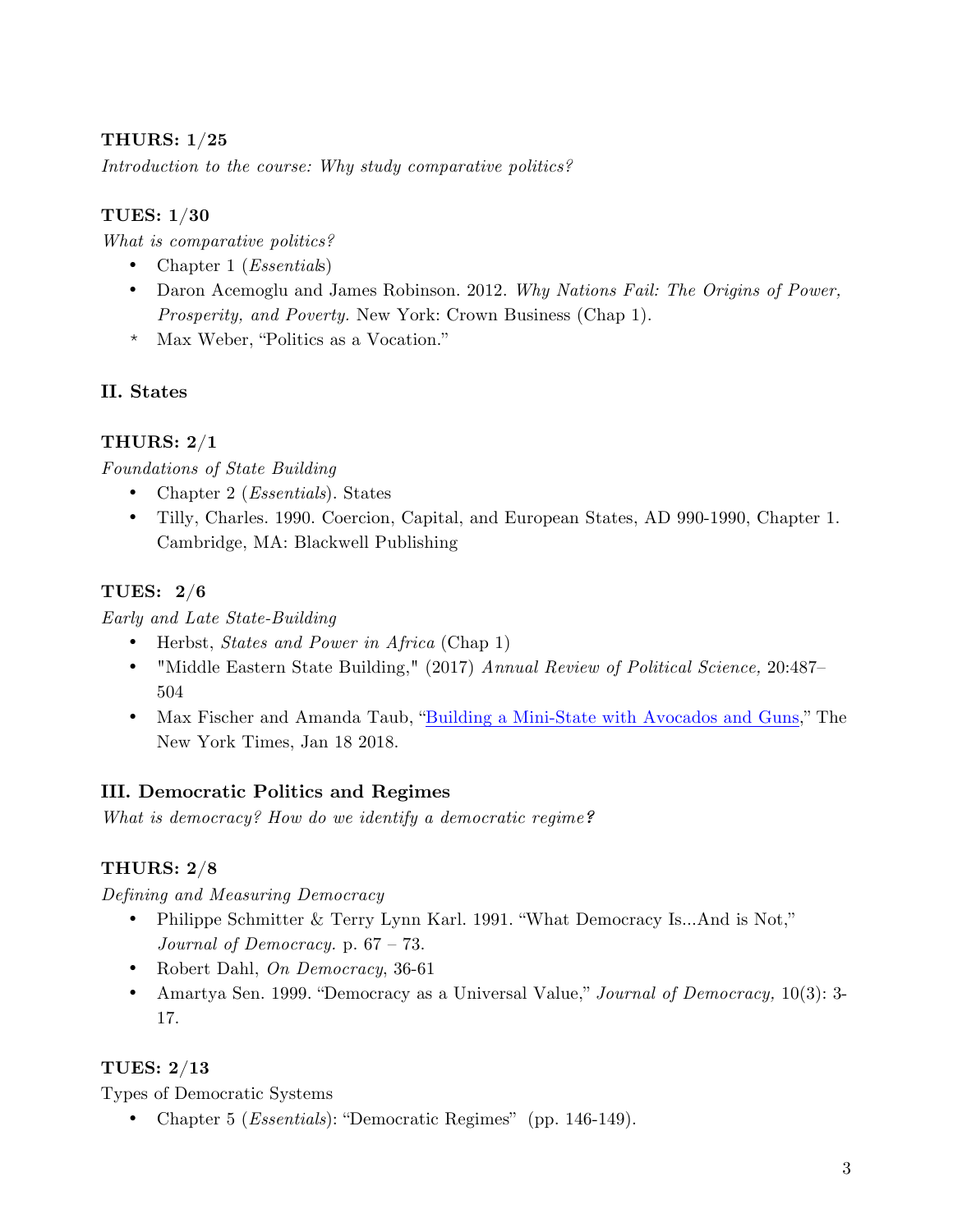- Norris, Pippa. 1997. "Choosing Electoral Systems: Proportional, Majoritarian and Mixed Systems." *International Political Science Review*, 18(3):297-312.
- \* Lindberg et al. 2014. "V-Dem: A New Way to Measure Democracy," Journal of Democracy, 25 (3): 159-169.

### **IV. Non-Democratic Regimes**

### **THURS: 2/15**

*Fascism & Totalitarianism*

- Chapter 6 (Essentials). Non-Democratic Regimes (pgs. 172-189)
- Berman, Sheri (1997) "Civil Society and the collapse of the Weimar Republic." *World Politics* 49(3): 401-429.

## **TUES: 2/20**

### *Communist Regimes*

- Chap 9, *Essentials (266-293)*
- Martin K. Dimitrov (ed.) (2013), *Why Communism Did Not Collapse: Understanding Authoritarian Regime Resilience in Asia and Europe*, Cambridge: Cambridge University Press (Chap 4: "Ideological Introversion and Regime Survival: North Korea's"Our-Style Socialism").

## **THURS: 2/22**

### *Rentier States and Oligarchies in the Middle East*

- Chapter 6 (Essentials). Non-Democratic Regimes (pgs. 191-200)
- Bellin, Eva (2012) "The Robustness of Authoritarianism Reconsidered: Lessons of the Arab Spring"." *Comparative Politics* 44(2): 127-149.
- \* Ross, Michael. 2012. *The Oil Curse: How Petroleum Wealth Shapes the Development of Nations*. Princeton, NJ: Princeton University Press. Chapter 3.

## **TUES: 2/27**

### *Competitive Authoritarianism*

- Levitsky, Steven, and Lucan Way. 2002. "The rise of competitive authoritarianism." *Journal of democracy* 13(2): 51-65.
- Valerie Bunce and Sharon Wolchik, "Defeating Dictators: Electoral Change and Stability in Competitive Authoritarian Regimes," *World Politics*, v.63, no.1, January 2010, pp.43-86. [44]
- \* Weyland, Kurt (2013) "Latin America's Authoritarian Drift: The Threat from the Populist Left." *Journal of Democracy* 24(3): 18-32.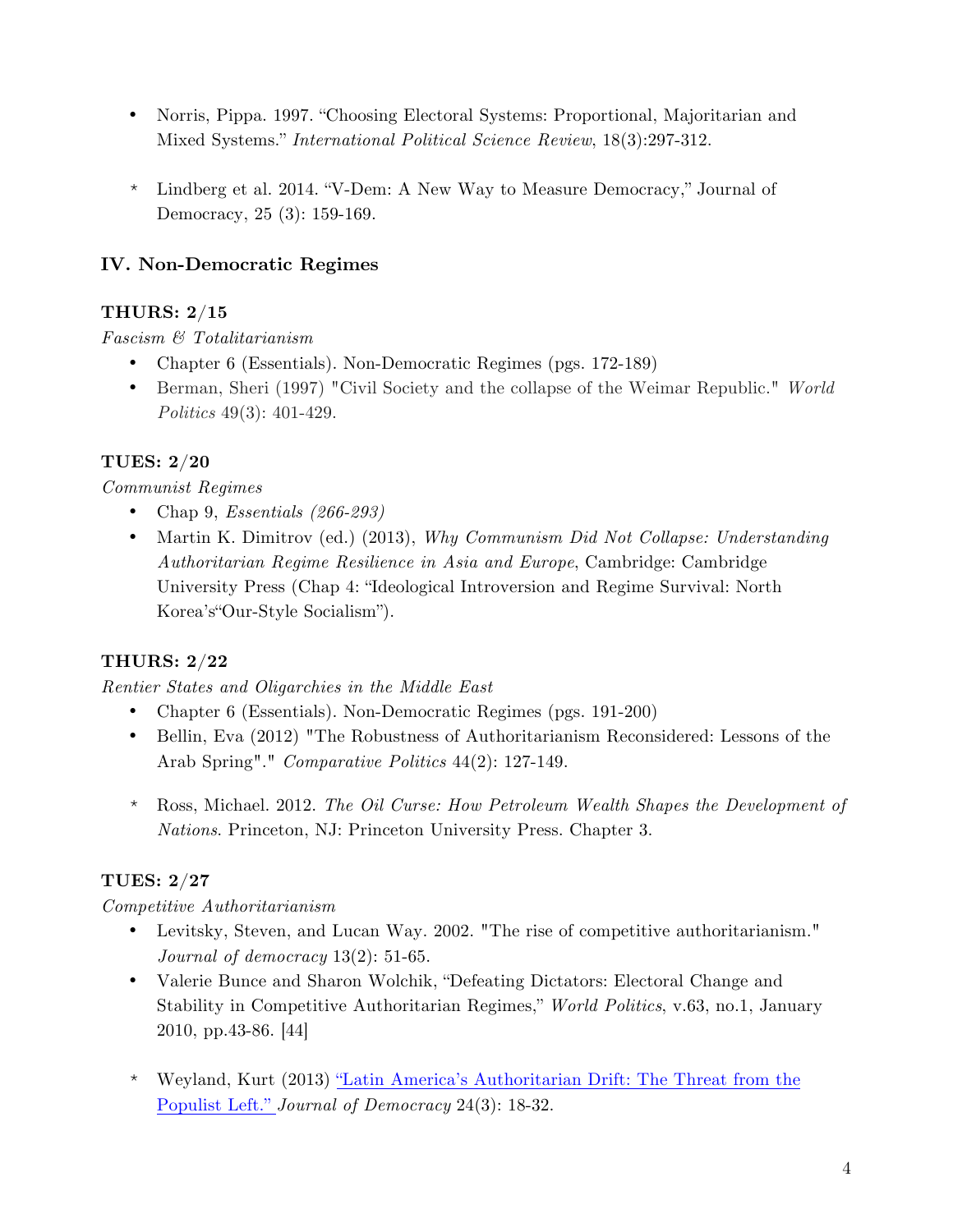\* Gandhi, Jennifer, and Ellen Lust-Okar. 2009. "Elections under authoritarianism." *Annual review of political science* 12: 403-422. .

### **V. Regime Change and Democratization**

*Why have some countries democratized and others have not? How do countries democratize?*

### **THURS: 3/1**

*"Triggers" of Change?*

- Chapter 5, *Essentials* (pgs. 141-145).
- Brownlee, Jason. 2009. "Harbinger of Democracy: Competitive Elections Before the End of Authoritarianism." In Lindberg, Staffan (ed), *Democratization by Elections*.
- Berman, Sheri. 2007. "Lessons from Europe." *Journal of Democracy* 18(1): 28-41.

### **TUES: 3/6**

*Civil Society and Social Capital* 

- Way, Lucan. 2014 "Civil Society and Democratization." *Journal of Democracy* 25(3): 35-43.
- Robert Putnam. 1993. "What Makes Democracy Work?" *National Civic Review* (Spring)
- The Social Experiment Facebook Should Run, *The Atlantic*, Oct 7 2017.

### **THURS: 3/8**

*Violent Pathways and Foreign Intervention*

- Edward Mansfield and Jack Snyder, "The Perilous Path to the Democratic Peace," *Electing to Fight: Why Emerging Democracies Go to War* (MIT: 2005): 1-20.
- Wood, Elisabeth Jean. 2001. "An Insurgent Path to Democratic Popular Mobilization, Economic Interests, and Regime Transition in South Africa and El Salvador." *Comparative Political Studies,* 34(8): 862-888.
- \* Goodwin, Jeff. 2001. *No other way out: states and revolutionary movements, 1945-1991*. Cambridge University Press (Chap 1).

## **[Spring Break: 3/9-3/26]**

### **VI. Social Movements and Collective Action**

### **TUES: 3/27**

*Theories of Collective Action and Claim Making* 

• Tilly, Charles and Sidney Tarrow. *Contentious Politics*. Oxford University Press. (Chapters 1-2)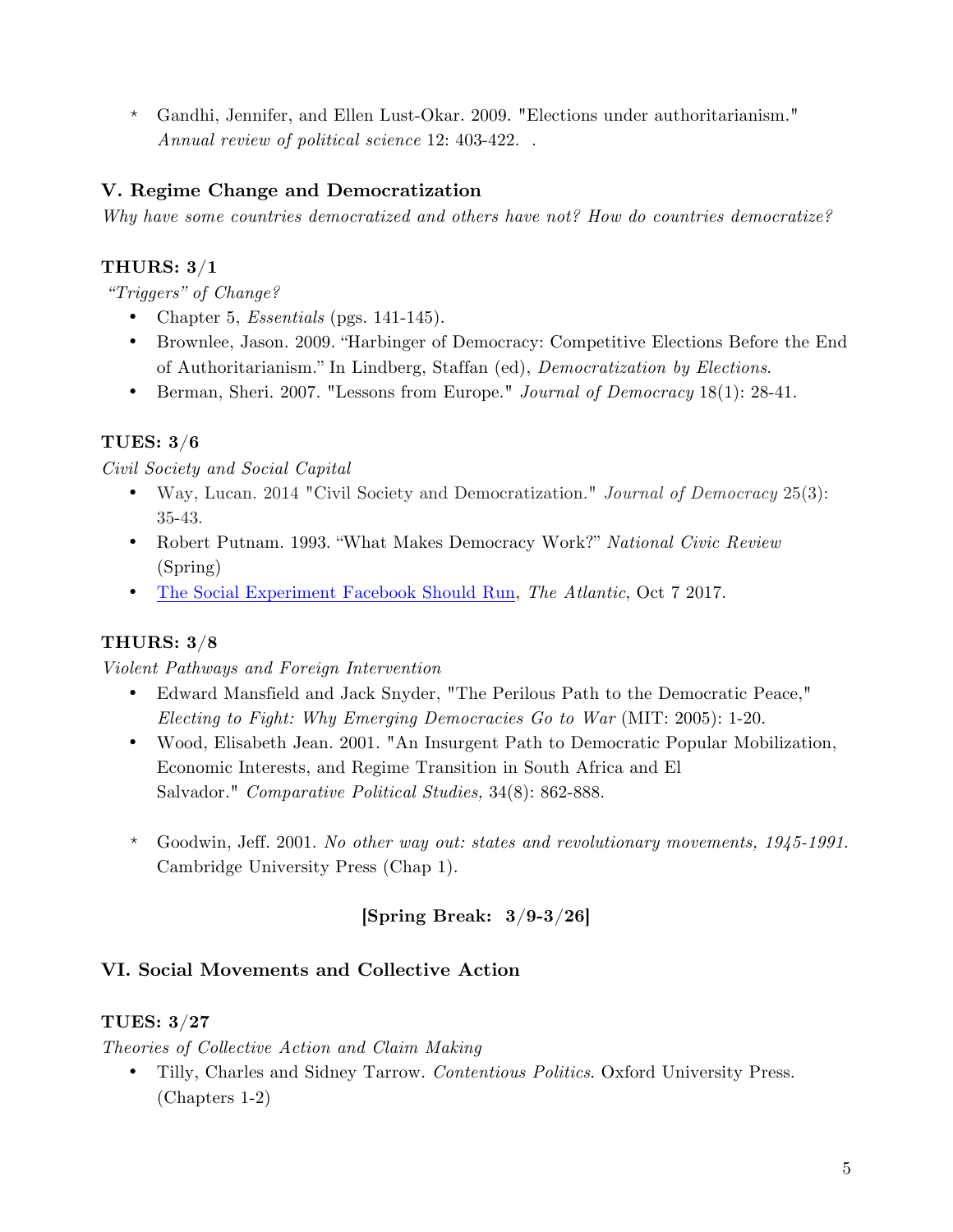- Chenoweth, Erica. "People Are in the Streets Protesting Donald Trump. But When Does Protest Actually Work?" *The Washington Post.* November 21, 2016.
- \* Simmons, Erica. 2016. *Meaningful Resistance: Market Reforms and the Roots of Social Protest in Latin America*. Cambridge University Press. Chapters 4 ("Corn in Mexico")

### **THURS: 3/29**

*Protest Politics in the 21st Century: Case studies from the Arab Spring*

- *Living in Tunisia (2011)*
- Tunisia: In Sun and Shadow
- Scott Anderson, "Fractured Lands: How the Arab World Came Apart."
- Anderson, Lisa. 2011. Demystifying the Arab Spring: Parsing the Differences Between Tunisia, Egypt and Libya," *Foreign Affairs* 90 (3), pp. 2‐7.
	- $\triangleright$  Film Showing: The Square (2013)

#### *Recommended:*

- \* Masoud, Tarek. 2015. 'Has the Door slammed on Arab democracy?' *Journal of Democracy*. 21(5).
- \* Dina Shehata, "The Fall of the Pharaoh: How Hosni Mubarak's Regime Came to an End," *Foreign Affairs* (May-June 2011), pp. 26-32.
- \* Film, How Facebook Changed the World (BBC, 2012)

#### **TUES 4/3:**

#### **\*\*MID-TERM EXAM\*\***

**THURS 4/5: -** *No Class*

#### **VII. Democratic Erosion & the Persistence of Authoritarianism**

#### **TUES: 4/10**

- Steven Levitsky & Daniel Ziblatt. "Opinion: This is How Democracies Die," *The Guardian*, 21 Jan 2018.
- Bermeo, Nancy. 2016. "On Democratic Backsliding." *Journal of Democracy* 27(1): pp. 5-19.
- Norris, Pippa (2017) "Is Western Democracy Backsliding? Diagnosing the Risks." Forthcoming, *Journal of Democracy.*

Suggested:

• Levitsky, Steven & Daniel Ziblatt. 2018. *How Democracies Die: What History Reveals About Our Future*. Crown Publishers.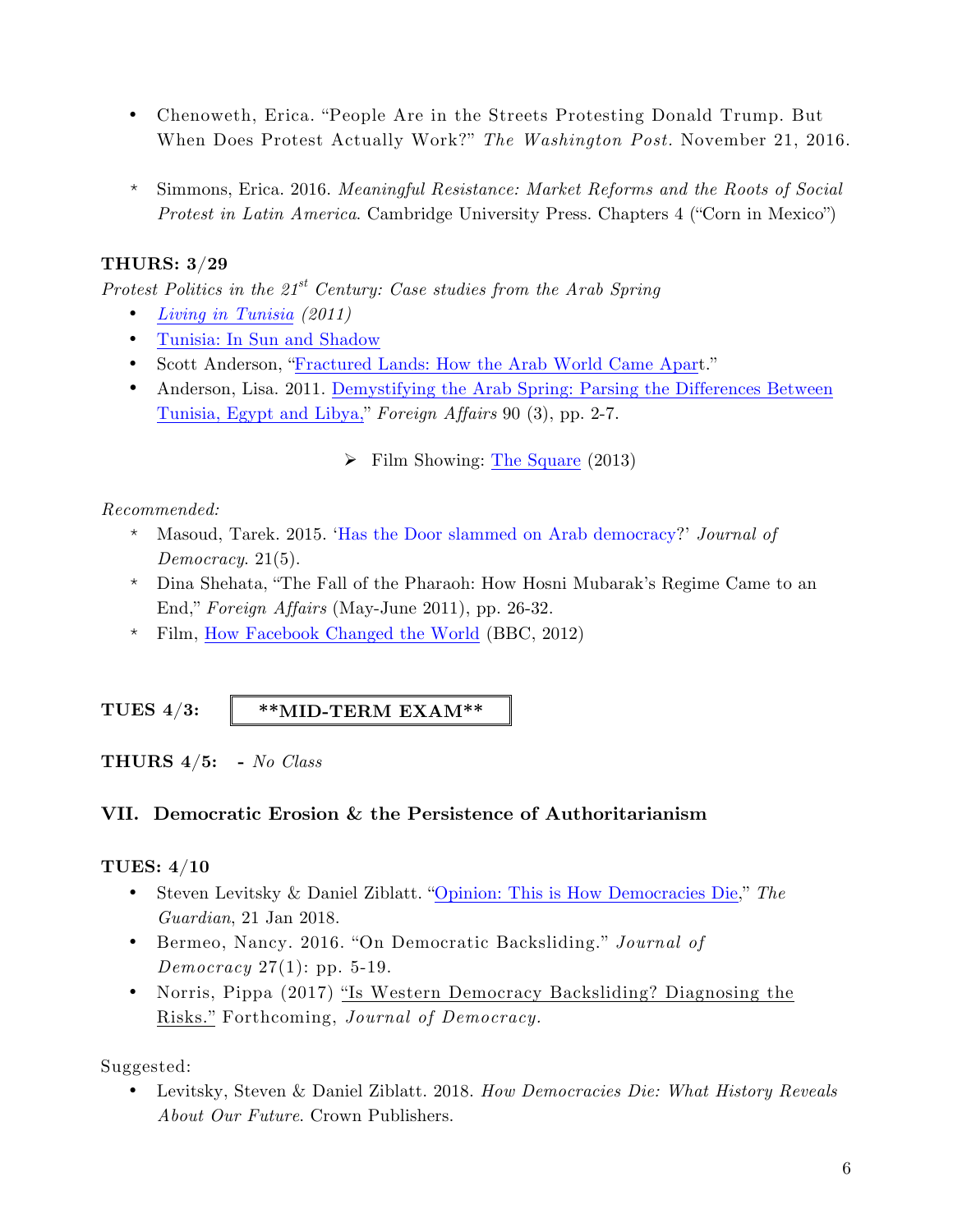#### **THURS: 4/12**

*Elections: Easier said than done*

- Flores, Thomas E., & Irfan Nooruddin. *Elections in Hard Times: Building Stronger Democracies in the 21st Century*. Cambridge University Press, 2016 (Chap 1-2)
- Kenya is set to hold one of the most expensive elections in Africa
- Low Turnout in Kenya's do-over Election Raises Concerns

### **VIII. The Politics of Ethnicity and Nationalism**

*How do politics, culture, and identities shape one another?*

#### **TUES: 4/17**

*Concepts and forms of group identity*

- Chapter 3 (*Essentials*), pgs. 66-81
- Samuel Huntington. 1993. "Clash of Civilizations." *Foreign Affairs*, 72 (3): 22-49

### **THURS: 4/19**

*Theories of Groupness and Identity*

- Kanchan Chandra. 2006. "What is ethnic identity and does it matter?" *Annu. Rev. Polit. Sci.* 9: 397-424.
- Brubaker, Rogers. 2006. Ethnicity Without Groups. Cambridge: Harvard University Press (Chapter 2, "Beyond Identity").

### **IV. Political Violence**

*What is political violence? Why do leaders use violence? Why do ordinary people participate?* 

### **TUES: 4/24**

*Overview of Political Violence and Civil War* 

- Chap 7, *Essentials, "*Political Violence" (pgs. 204-217)
- Laitin, David D. *Nations, states, and violence*. Oxford University Press, 2007. (Chap 1: "The Pandemonium

### **THURS: 4/26**

*Theorizing The Escalation and Occurrence of Violence*

- Straus, Scott. 2015. *Making and Unmaking Nations: War, Leadership and Genocide in Modern Africa*: Cornell University Press. Chap 3, "A Theory of Genocide."
- Petersen, Roger D. 2002. *Understanding Ethnic Violence: Fear, Hatred, and Resentment in Twentieth Century Eastern Europe*. New York: Cambridge University Press (Chapter 2).

#### *Suggested:*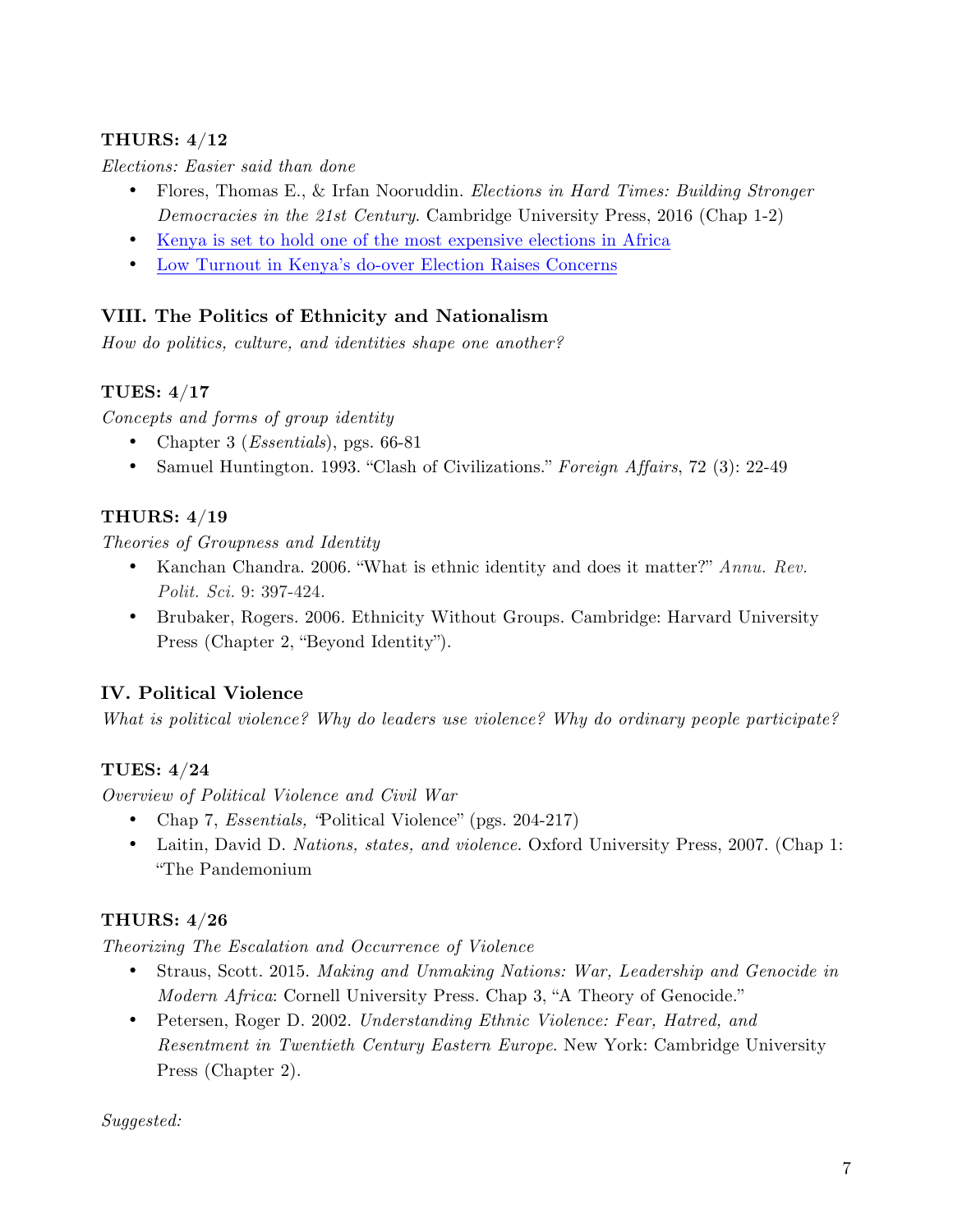• Wood, Elisabeth Jean. 2008. "The social processes of civil war: The wartime transformation of social networks." *Annu. Rev. Polit. Sci.* 11: 539-561

#### **V. The Politics of Developmen**t

*When do states promote development? How do governments allocate resources & distribute goods among the population?* 

#### **TUES: 5/1**

*Political Economy: Concepts & Theories*

- Chap 4, Essentials, pgs. 96-109; 118-122.
- Chap 10, *Essentials*, pgs. 308-325.

#### **THURS: 5/3**

*Political Economy of Development: Why are some countries wealthy while others remain poor?*

- McGuire, James. 2016. "The Politics of Development in Latin America and East Asia," *The Oxford Handbook of Politics and Development*, pp. 1-38.
- Acemoglu and Robinson, *Why Nations Fail: The Origins of Power, Prosperity, and Poverty*. Chapter 3.

#### **TUES: 5/8**

*Where do we go from here? Institutions and prospects for democracy and development*

- Chap 11, *Essentials*, pgs. 356-366
- Acemoglu and Robinson, *Why Nations Fail,* Chapter 13: "Why Nations Fail Today."
- Acemoglu and Robinson, *Why Nations Fail,* Chapter 15: "Understanding Prosperity & Poverty."

#### **\*\*Take-Home Final Exam: Distributed at 8am 5/15, Due 5/16 @11:59pm\*\***

#### **Useful Datasets:**

- Afrobarometer
- Arabbarometer
- Eurobarometer
- Latin America Public Opinion Project
- World Values Survey
- Freedom House
- Polity country reports
- Democracy Barometer
- World Bank Data
- IFES (International Foundation for Electoral Systems) and their election guide
- ACE Electoral Knowledge Network